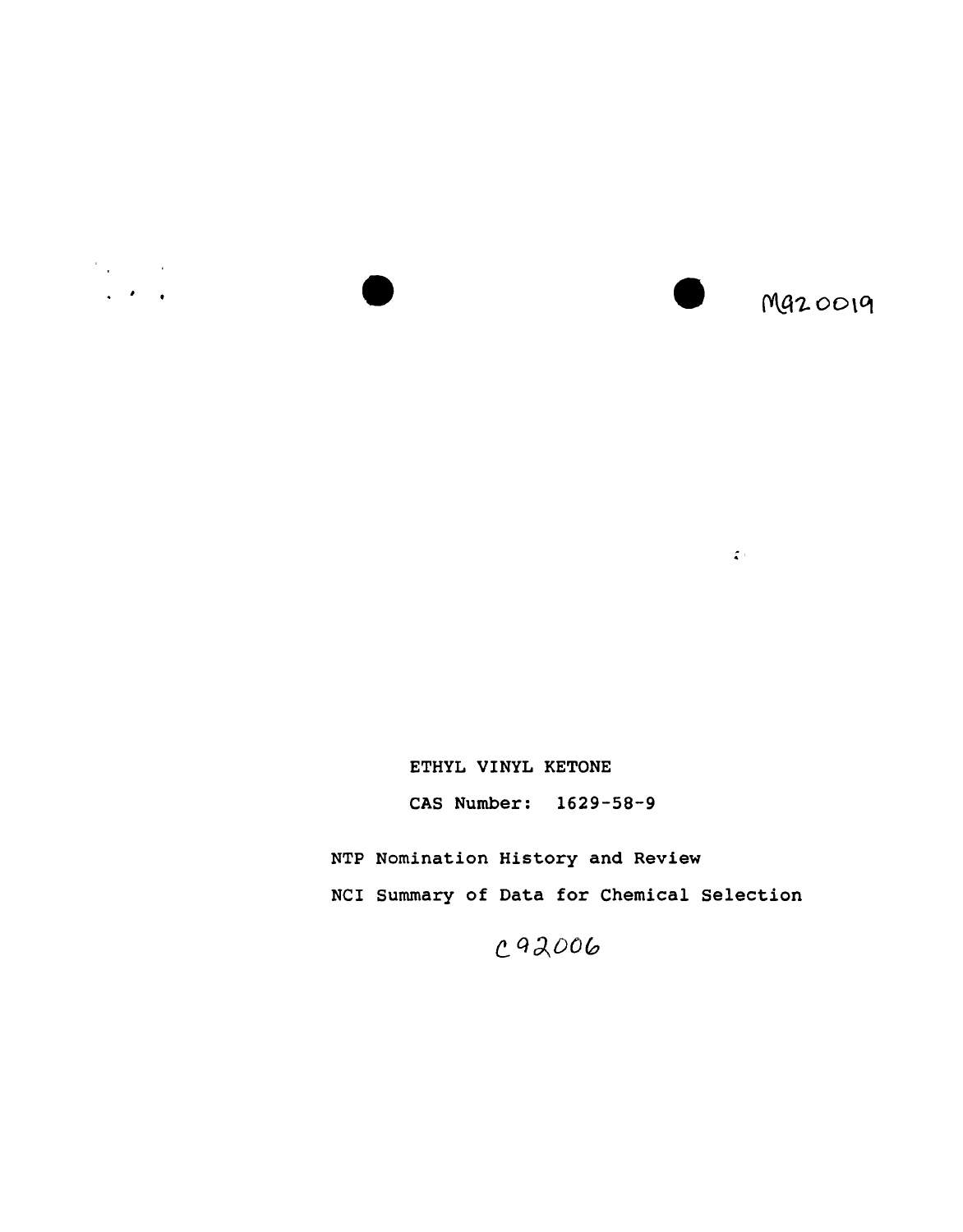

Ethyl vinyl ketone 1629-58-9

# NTP NOMINATION HISTORY AND REVIEW

## A. Nomination History

 $\mathbf{r}$ 

- 1. Source: National Cancer Institute
- 2. Recommendation: Carcinogenicity -Mechanistic studies
- 3. Rationale/Remarks: -Natural and synthetic flavoring substance -Important synthetic intermediate -Present in orange essence, the most widely used natural flavoring agent -Significant human exposure from foods and beverages -Interest in toxicity of  $\alpha, \beta$ unsaturated ketones chemical class -Positive mutagenicity data -Lack of chronic toxicity data -suspicion of carcinogenicity
- 4. Priority: High
- 5. Date of Nomination: 1/92

### B. Chemical Evaluation Committee Review

- 1. Date of Review:<br>2. Recommendations
- 2. Recommendations:
- 3. Priority:
- 4. NTP Chemical Selection Principles:<br>5. Rationale/Remarks:
- 5. Rationale/Remarks:

# c. Board of Scientific Counselors Review

- 1. Date of Review:
- 2. Recommendations:
- 3. Priority:
- 4. Rationale/Remarks:
- D. Executive Committee Review
	- 1. Date of Review:
	- 2. Decision: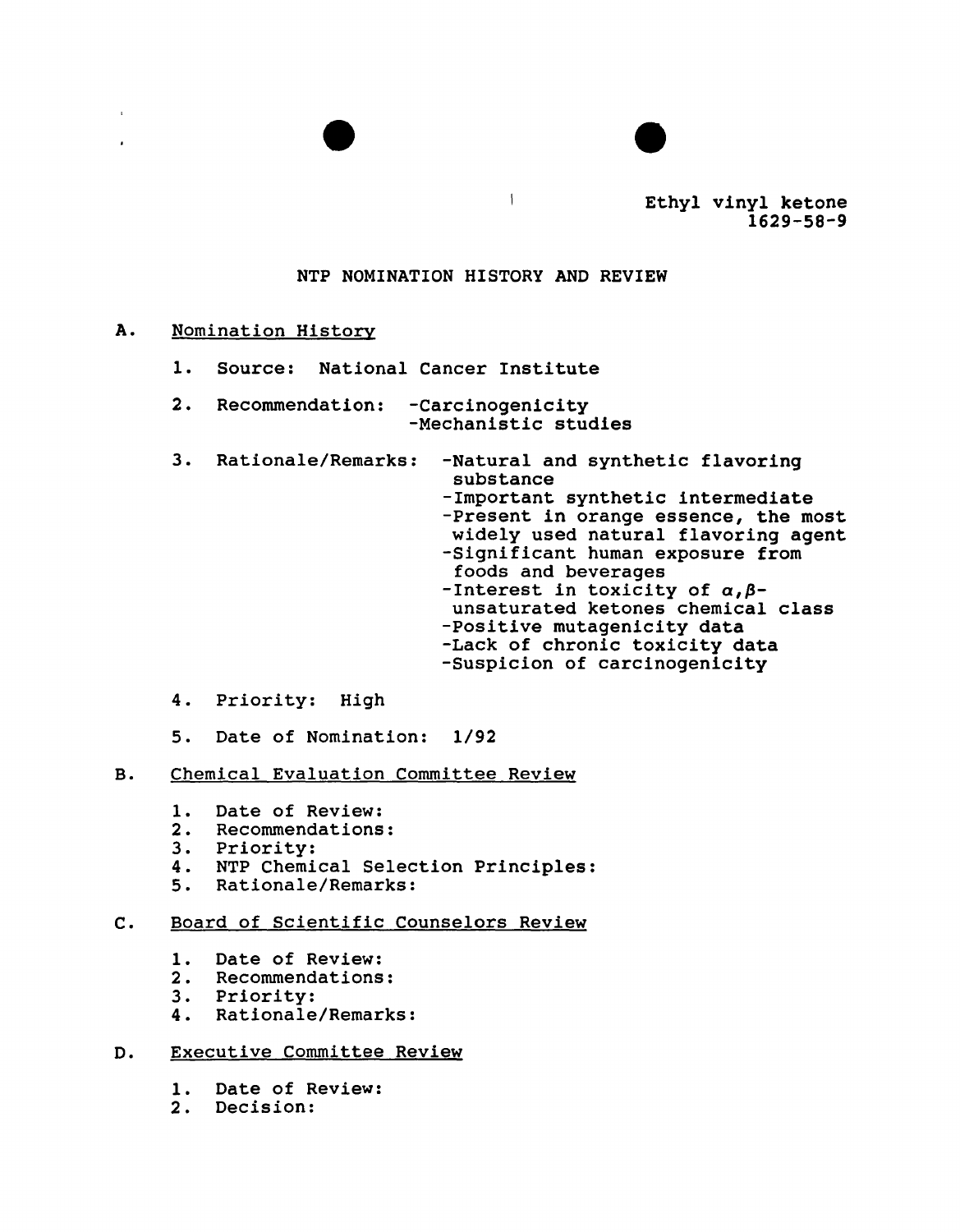

# SUMMARY OF DATA FOR CHEMICAL SELECTION

 $\bullet$ 

## CHEMICAL IDENTIFICATION:

| <b>CAS Registry Number:</b>     | 1629-58-9                                                         |
|---------------------------------|-------------------------------------------------------------------|
| <b>Chemical Abstracts Name:</b> | 1-Penten-3-one                                                    |
| <u>Synonyms:</u>                | Ethyl vinyl ketone; EVK; propionylethylene; vinyl ethyl<br>ketone |
| Trade Names:                    | FEMA Compound 3382; Rotichrom GC                                  |

Structure. Molecular Formula. and Molecular Weight:

 $\overline{a}$ 



 $C_5H_8O$ 

 $\ddot{\phantom{a}}$ 

Mol. wt.: 84.13

| <b>Chemical and Physical Properties:</b> | (Weast 1989, unless otherwise noted)                                                                                      |  |  |
|------------------------------------------|---------------------------------------------------------------------------------------------------------------------------|--|--|
| Description:                             | Flammable volatile liquid with pungent aroma (Janssen<br>Chimica, 1990; Aldrich Chemical Co., 1991)                       |  |  |
| <b>Melting Point:</b>                    | $102^{\circ}$ C at 740 mm Hg                                                                                              |  |  |
| Solubility:                              | Soluble in alcohol, ether, acetone, benzene                                                                               |  |  |
| Density:                                 | 0.8468 g/ml at $20^{\circ}$ C/4 $^{\circ}$ C                                                                              |  |  |
| Stability:                               | Uninhibited monomer may polymerize on exposure to heat<br>or light (Janssen Chimica, 1990; Fluka Chemical Corp.,<br>1990) |  |  |
| Reactivity:                              | May react with oxidizing or reducing agents                                                                               |  |  |

Prepared for NCI by Technical Resources, Inc. under Contract No. NO1-CP-56019 (11/91, rev.  $1/92)$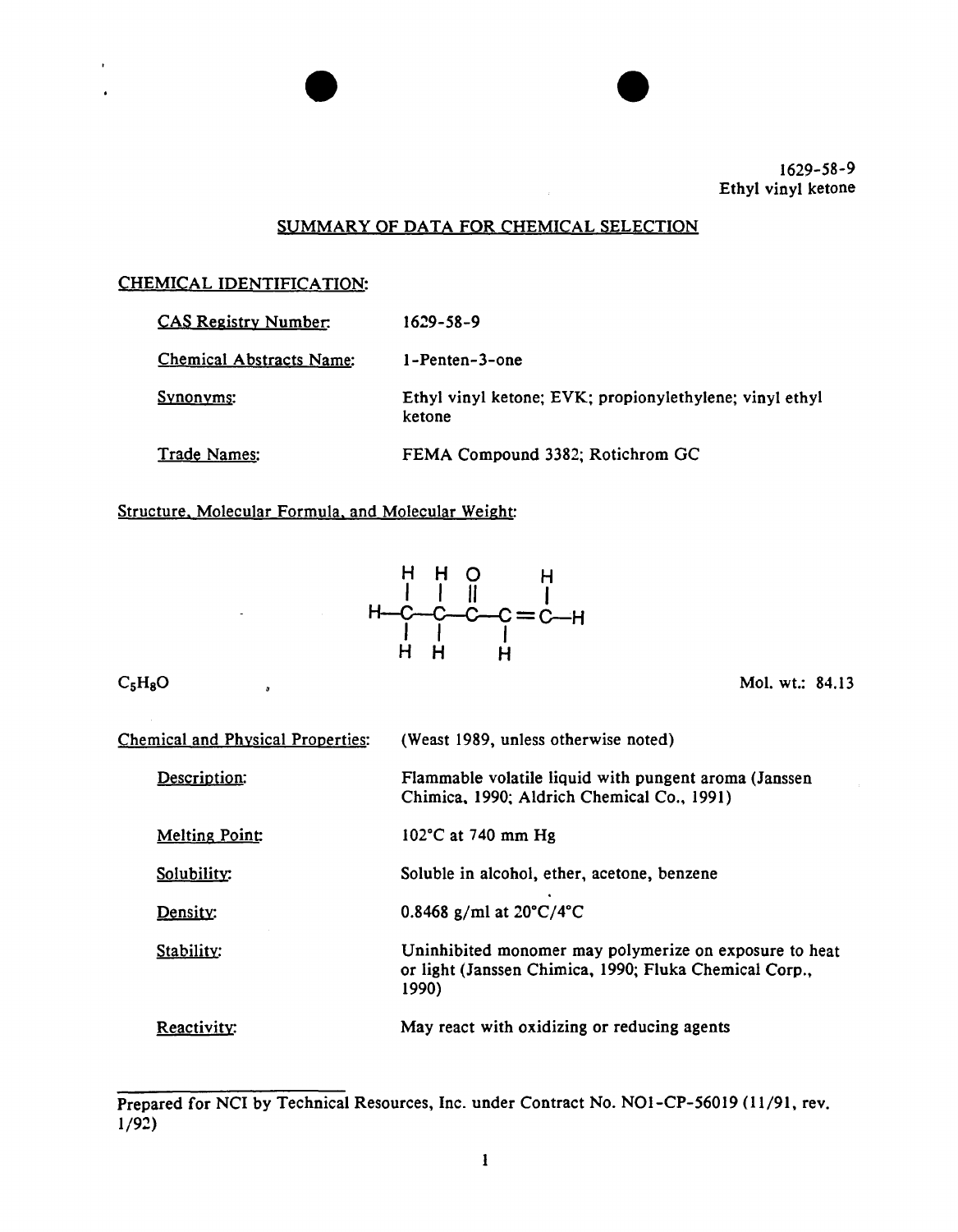Technical Products and Impurities: Ethyl vinyl ketone (EVK) is commercially available in analytical grade with purities ranging from 95% to >98% and is stabilized with 0.05% hydroquinone or 0.1% 2,6-di-tert-butyl-p-cresol (Aldrich Chemical Co., 1990; Janssen Chimica, 1990; Fluka Chemical Corp., 1990; Pfaltz & Bauer, 1990).

 $\bullet$ 

# BASIS OF NOMINATION OF THE CSWG

Ethyl vinyl ketone (EVK) is a secondary conjugated carbonyl compound from the subclass of aliphatic  $\alpha$ , $\beta$ -unsaturated ketones ( $\alpha$ , $\beta$ -UKs) which has a wide distribution in the environment, particularly in foods. Consumption in foods and beverages represents a broad human exposure which is complementary to the predominantly industrial and environmental pollutant exposures found with methyl vinyl ketone. The limited available test data on this compound include demonstrations of positive mutagenicity and the formation of DNA-damaging adducts which have led one research group (Eder *et al.,* 1991) to conclude that EVK may pose a mutagenic and carcinogenic risk to humans.

### INPUT FROM GOVERNMENT AGENCIES/INDUSTRY

The Food and Drug Administration's Center for Food Science and Applied Nutrition (CFSAN) provided a summary of the information on EVK which is stored in their Priority-based Assessment of Food Additives (PAFA) database.

### SELECTION STATUS

ACTION BY CSWG: 12/13/91

Studies Requested: Nominated for carcinogenicity bioassay and mechanistic studies. Priority: High

Prepared for NCI by Technical Resources, Inc. under Contract No. N01-CP-56019 (11/91, rev. 1/92)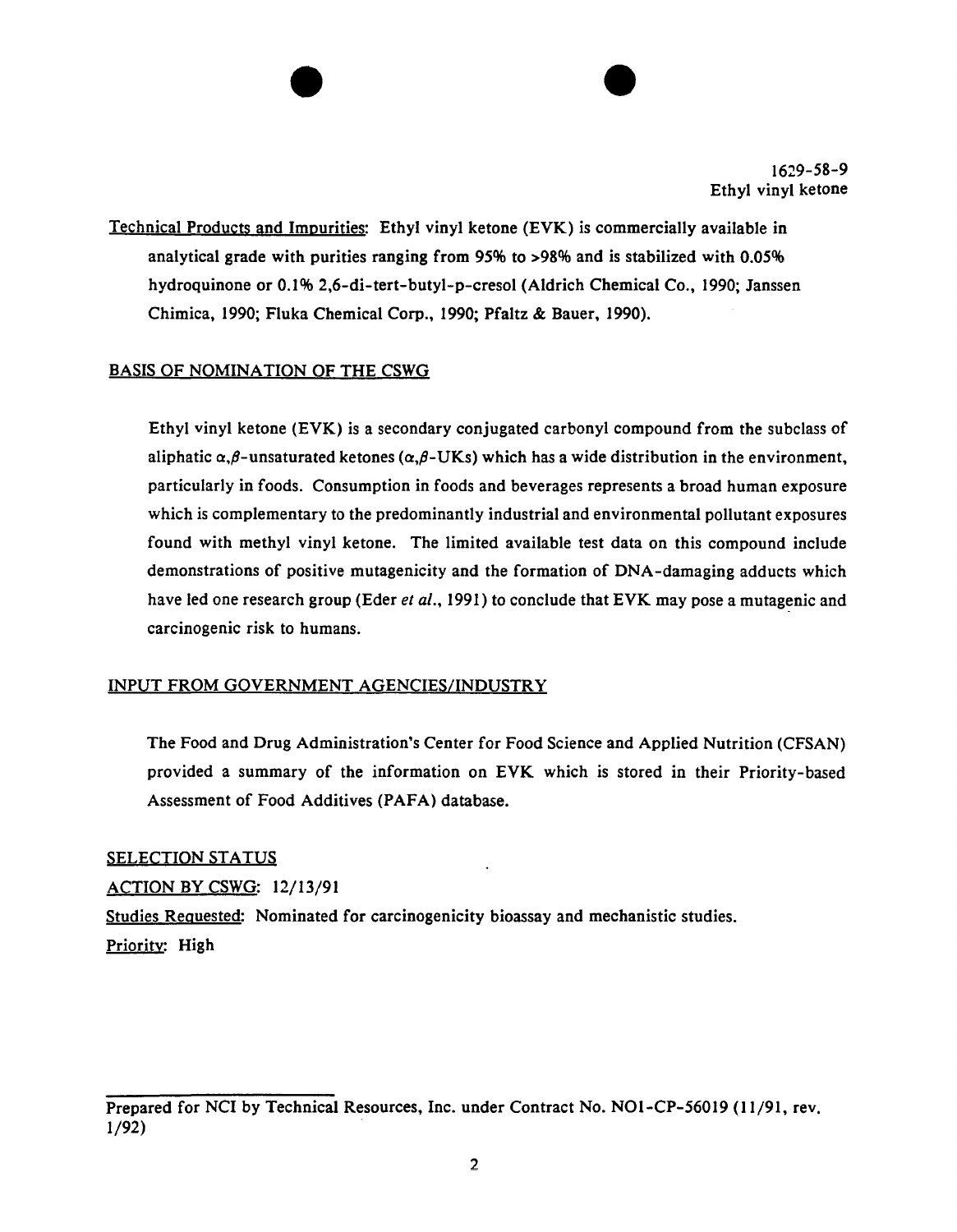

 $\omega$ 

Comments: The Interagency Testing Committee has classified chemicals containing the closely related substructure  $\alpha,\beta$ -unsaturated aldehydes as a group of chemicals likely to be associated with adverse health and ecological effects.

 $\mathbf{b}$ 

 $\bullet$ 

 $\ddot{\phantom{1}}$  $\bullet$ 

 $\bar{z}$ 

 $\alpha$ 

Prepared for NCI by Technical Resources, Inc. under Contract No. NOl-CP-56019 (11/91, rev. 1/92)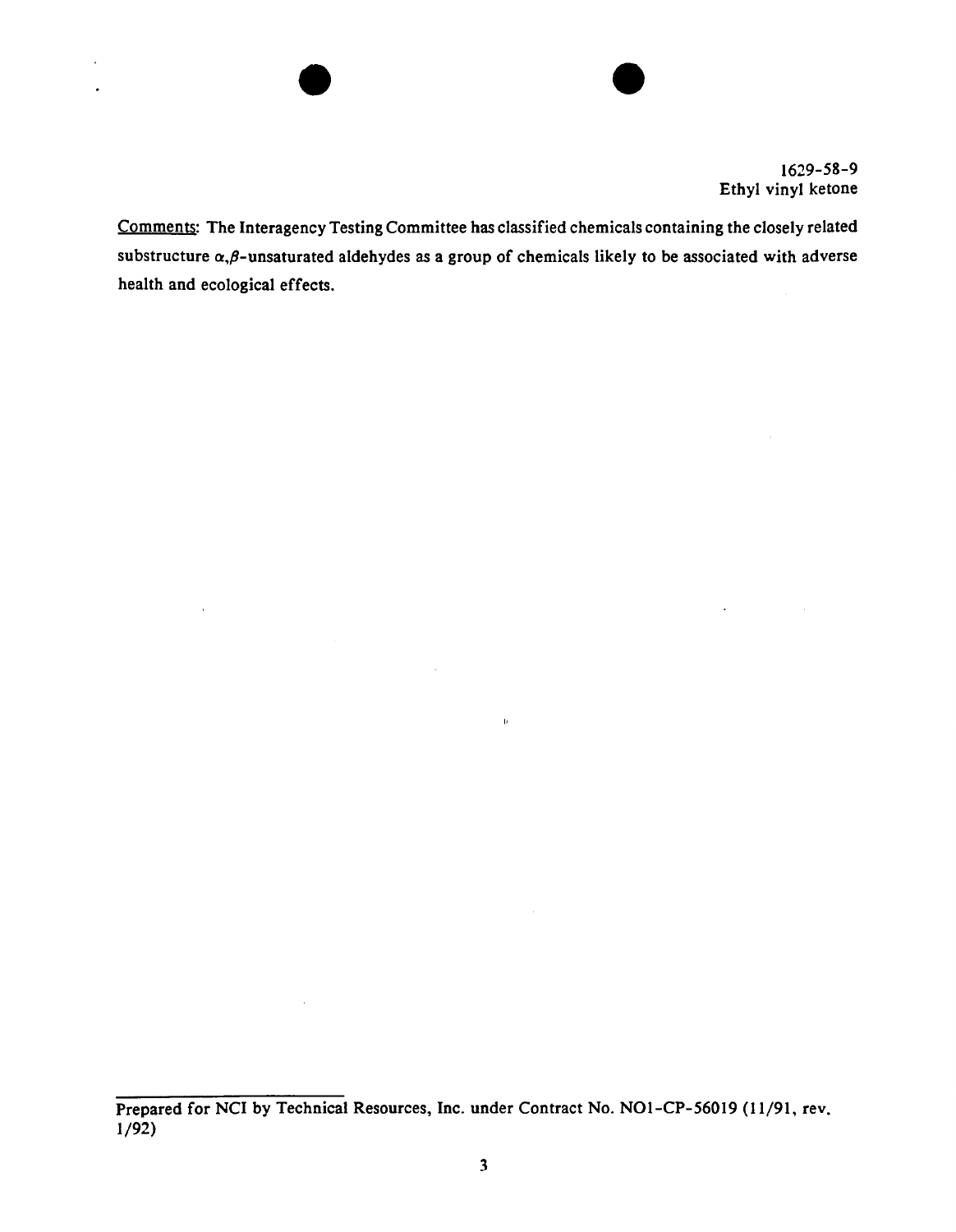

#### EXPOSURE INFORMATION

#### Commercial Availability

Production and Producers: Numerous methods have been reported in the literature for the synthesis of vinyl ketones, but some had problems with low yields or starting materials not readily available. The Exxon Chemical Company's Plastics Technology Division reported an improved commercial route for the synthesis of EVK and other vinyl ketones. EVK was prepared from the corresponding carboxylic acid, propionic acid, with vinyl lithium using 1,2-dimethoxyethane (DME) as solvent (Floyd, 1974). Chapman *et al.* (1990) reported generating EVK *in situ* from 1-chloropentan-3-one for further reaction to produce pharmaceutical intermediates. Aristech Chemical Corp. was issued a patent in 1991 for the synthesis of EVK by a catalyzed vinylation of the corresponding ketone with paraformaldehyde (Pugach & Salek, 1991).

 $\overline{\bullet}$ 

Two companies reported manufacture of this chemical to EPA's TSCA plant and production database (TSCAPP, 1991). International Flavors and Fragrances, Inc., Union Beach, NJ, reported manufacturing this compound at an annual level of up to I ,000 lbs; and EM Laboratories, Inc., of Elmsford, NY, reported importing an undisclosed amount of EVK. Two companies which specialize in flavor and aroma chemicals and supply EVK, according to their catalogs, are Aldrich Chemical Co. (1991) and Oxford Chemical, Ltd. (1987). In addition, EVK is available from the following chemical companies: Aldrich Chemical Co. Inc., Atomergic Chemicals Corp., Pfaltz and Bauer, Inc., Lancaster Synthesis, Ltd., Janssen Chimica, and Fluka Chemical Corp. Manufacture of EVK as a synthetic food additive accounted for total sales of 10 lb per year, according to a National Academy of Sciences survey conducted in 1987 for the Food and Drug Administration (FDA, 1991).

The annual world production of orange essence, of which EVK is a low-level constituent, was reported in 1984 to be 15-20 million lbs (Moshonas & Shaw, l990a). Flavor compounding and the flavor-enhancer market is a growth market. Rogers and Fischetti (1980) reported a projected doubling of sales from 1976 to 1985. Thirty-five (35) companies

Prepared for NCI by Technical Resources, Inc. under Contract No. NOl-CP-56019 {ll/91, rev. 1/92)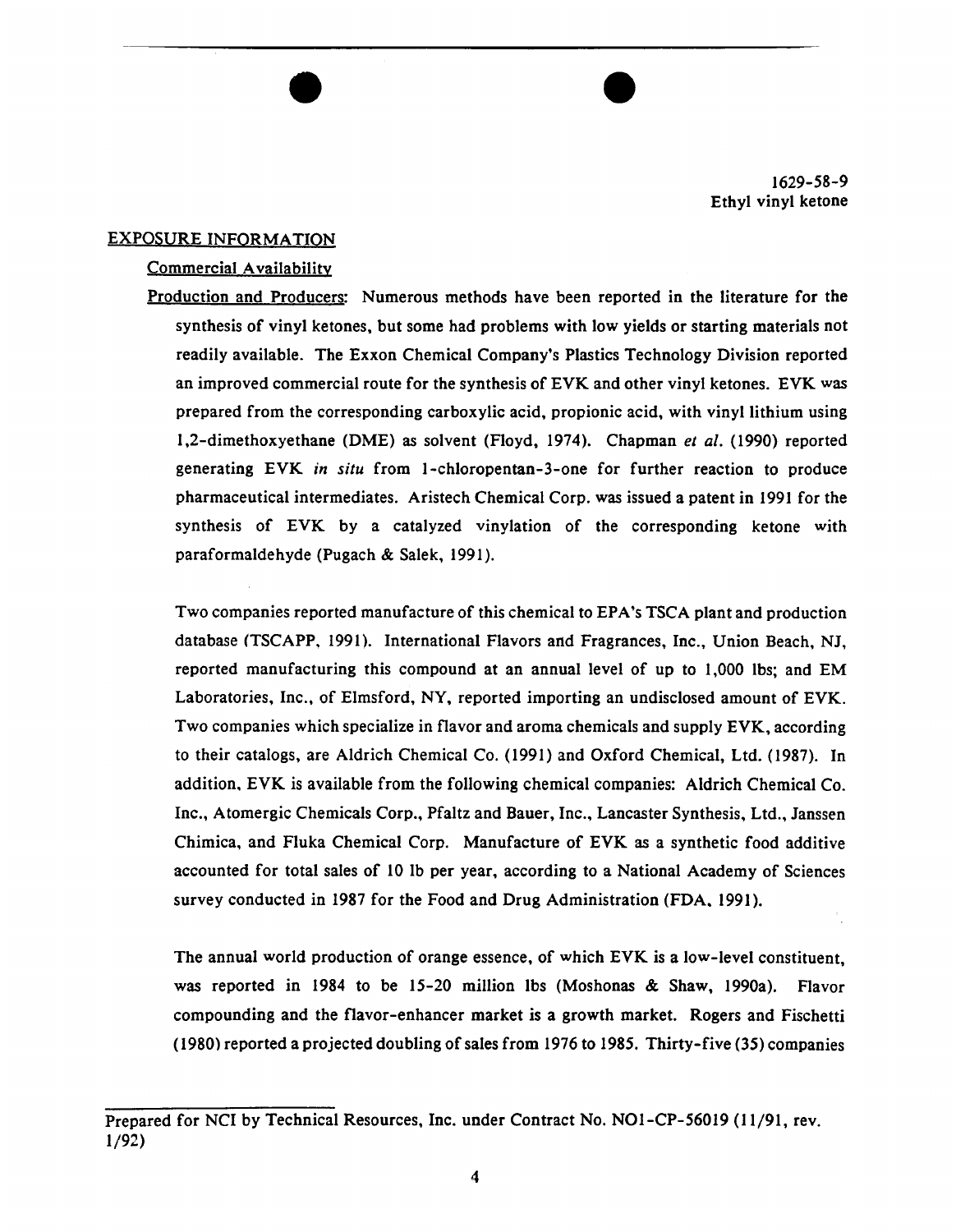

offer orange oil for sale to the drug and cosmetics industries, 25 sell orange peel extracts, and 23 sell orange flower oil (Davis, 1991).

 $\bullet$ 

Use Pattern: EVK, an alkylating agent and Michael acceptor, is used as a reagent in organic synthesis and polymerization monomer. Some specific uses in the chemical process industry are summarized as follows:

- reagent/chemical intermediate in organic synthesis (Floyd, 1974; Matsuda, 1987)
- starting materials to produce pharmaceutical intermediates used, for example, for the synthesis of hypolipidemic agents (anticholesteremics) (Chapman *et al.*, 1990)
- reagent for annulation reactions for terpene ring construction (Gawley, 1976; Jung, 1976; Sato *et al.*, 1990)
- reagent which forms the dimer,  $4$ -methylene-3,7-nonandione, and homopolymers products useful in themselves as chemical intermediates (Basavaiah *et al.,* 1987)
- monomer in copolymerization with methylmethacrylate, vinyl acetate and styrene (Otsu & Tanaka, 1975; Sastre *et al.,* 1977)
- vield improver in alkaline pulping of cellulose (Karpunin *et al.*, 1990).

The principal use of EVK, however, is as a natural and synthetic flavoring substance (De Vincenzi *et a/.,* 1987). EVK is a constituent of the processed natural flavoring agent in orange aqueous essence and oils for flavor and aroma enhancement especially of frozen orange juice concentrates. The largest single category of flavorings available to the flavor compounder is the essential oils. Natural citrus fruit oils are processed to yield the essential oils mainly by distillation processes in use since the middle ages. Distilled oils are classified as a concentrated flavoring source (Furia, 1975). According to Moshonas and Shaw (1984). cited in Moshonas and Shaw {1990a), orange essence is the world's most widely used natural flavoring fraction.

Prepared for NCI by Technical Resources, Inc. under Contract No. NOl-CP-56019 (11/91, rev. 1/92)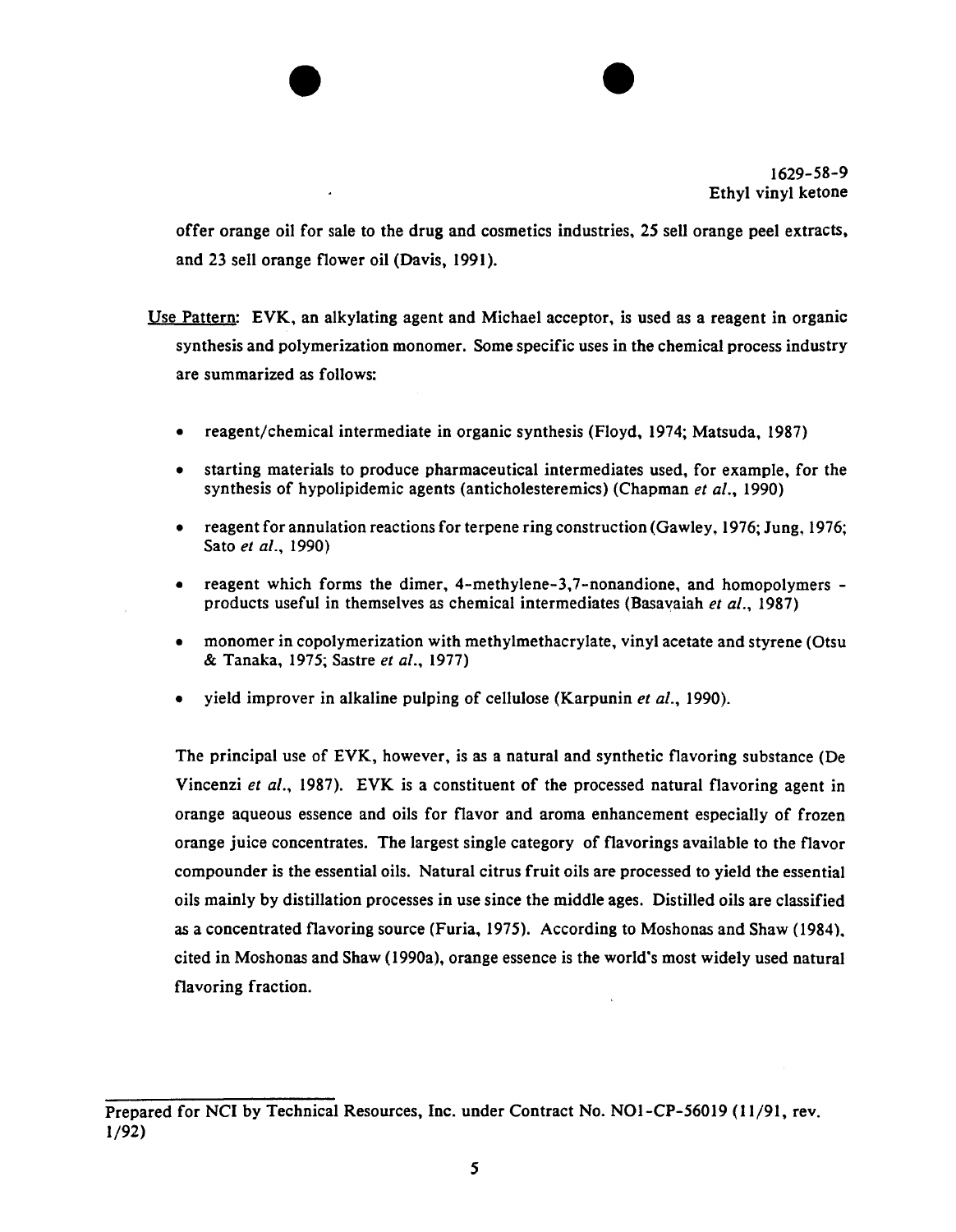Human Exposure: Human exposure to mutagenic  $\alpha$ , $\beta$ -unsaturated carbonyl compounds, including EVK, is said to be widespread by a variety of exogenous and endogenous routes (Chung *et a/.,* 1988). According to Ruth (1986), the odor threshold concentration for olfactory recognition of EVK has been reported between 0.4 and 6.9  $\mu$ g/m<sup>3</sup> in various literature citations.

 $\bullet$ 

The major route of exposure to EVK is ingestion through its widespread occurrence in foods and beverages. Although exposure levels in foods are very low, they may be frequent and nearly universal because of EVK's presence in orange juice and other commonly consumed products. EVK was first reported as a constituent of Valencia orange essence oil in 1971 by Coleman and Shaw and subsequently identified as a volatile component of aqueous orange essence (Moshonas & Shaw, 1973). Flavor enhancement of orange juice products, especially concentrates for reconstitution, involves addition of processed aqueous essence and essence oils. Moshonas and Shaw ( 1990a) compared commercial aqueous orange essence with several experimental concentrated orange essences for flavor, aroma and compositional differences. They reported that EVK was a constituent in all samples of concentrated aqueous orange essences. They reported that essence oils are known to be the source of oxidation products which form on storage and may have a deleterious effect on flavor, and that commercially available orange flavoring materials currently in use are oil-rich. Processed aqueous orange essence and essence oils produced in Brazil were found to have a significantly higher EVK concentration (approx. 3 times higher) than similar products produced in the U.S. (Moshonas & Shaw, 1990b). Rogers and Fischetti (1980), in a study of flavor compounding, reported that an artificial citrus fruit flavoring for chewing gum contained 37 wt % of orange oil. According to FDA, average exposure across the U.S. population resulting from a market disappearance level of 10 lbs per year of synthetic EVK flavoring additive amounts to 0.000014 mg/kg body weight/day/person (FDA, 1991 ).

EVK is described as the selected character impact item in horseradish, i.e., when tasted and/or smelled is reminiscent of that food flavor (Rogers & Fischetti, 1980). In addition to

Prepared for NCI by Technical Resources, Inc. under Contract No. N01-CP-56019 (11/91, rev. 1/92)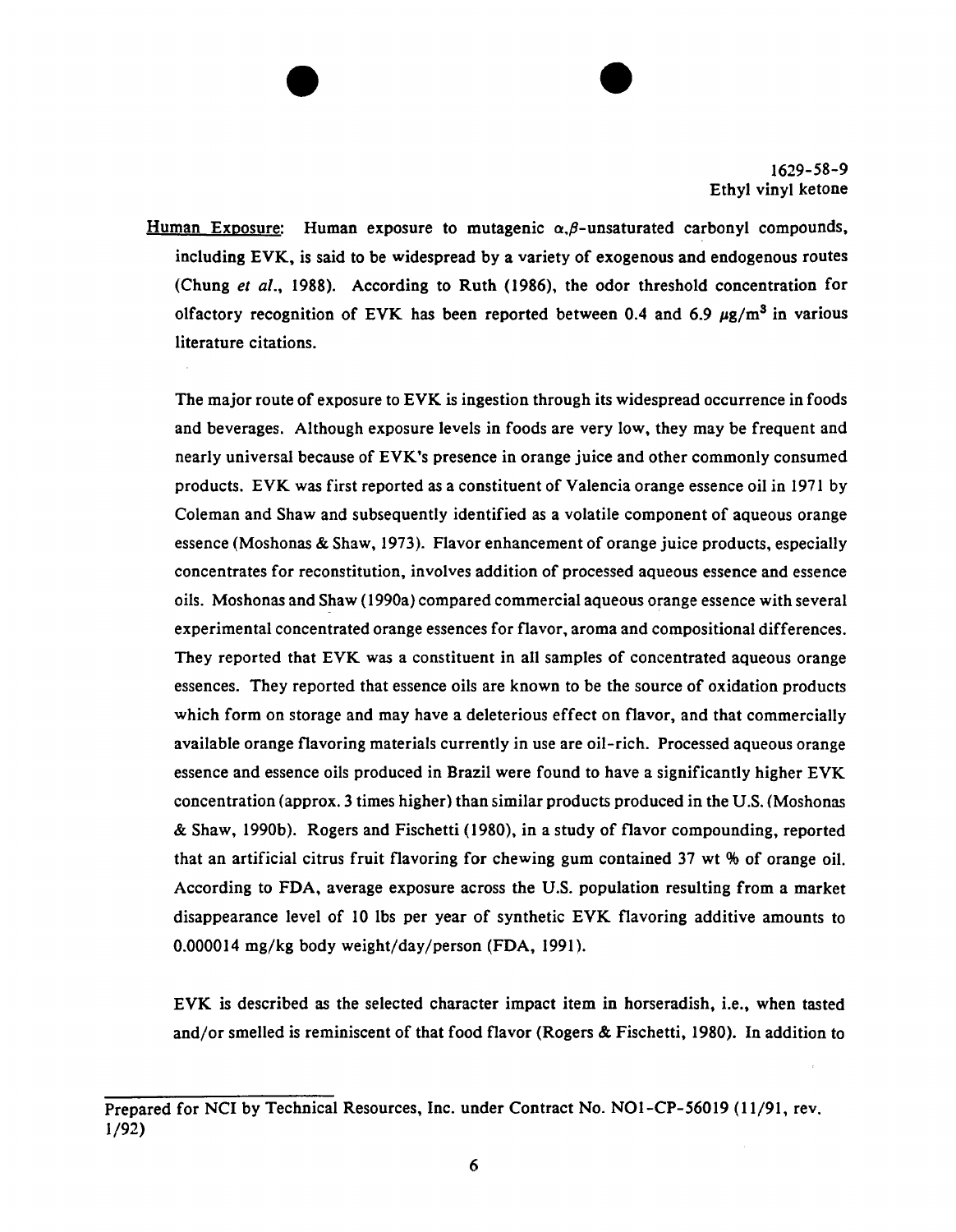

aqueous orange essence and orange oil, some other recently reported detections of this chemical in edible products include:

 $\overline{\bullet}$ 

- fresh tomato and tomato paste aroma volatile (Buttery *et al.*, 1987; 1990)
- Pacific, but not Atlantic, oysters aroma volatiles (Josephson *et al.,* 1985)
- aroma volatiles of grapes, guava fruit, and kiwi fruit (Schreier *et al.*, 1976; Idstein & Schreier, 1985; Bartley & Schwede, 1989)
- apple juice stored for 2 years in inner protected aluminum and tin cans at  $4-20^{\circ}$ C (Bloeck *et al.,* 1986)
- volatile compound in cooked potatoes (potato chips) (De Vincenzi *et al.*, 1987)
- key flavor component of soybeans and reverted soybean oils; flavor volatile with beany, green grassy odor of defatted soy flour contributing to objectionable flavor of soy protein products (Hsieh et al., 1981).
- volatile of freeze dried chive and blended endive (Deininger *et al.,* 1990; Kallio *et al.,* 1990)
- aroma volatile of black tea infusions (Mick & Schreier, 1984).

Frankel *et a/.* (1987) have identified EVK as a volatile decomposition product of methyl linolenate hydroperoxides at a level of 0.6% weight in total volatiles. Volatile oxidation products of these polyunsaturated fats and vegetable oils contained in foods have been linked to flavor deterioration but little is known of their potential role in decreasing the safety of foods or association, if any, with cellular damage.

Murray *eta/.* (1976) reported that, based on a model system, autoxidation of the fatty acid. linolenic acid, was the origin of volatile extracts of moderately off-flavored frozen green peas (shell concentrate) and that EVK was the aliphatic monocarbonyl compound arising from linolenic acid in a model system. The metallic fishy odor volatile of tainted (oxidized) butterfat was demonstrated to contain EVK by Swoboda and Peers (1977); and EVK was

Prepared for NCI by Technical Resources, Inc. under Contract No. N01-CP-56019 (11/91, rev. 1/92)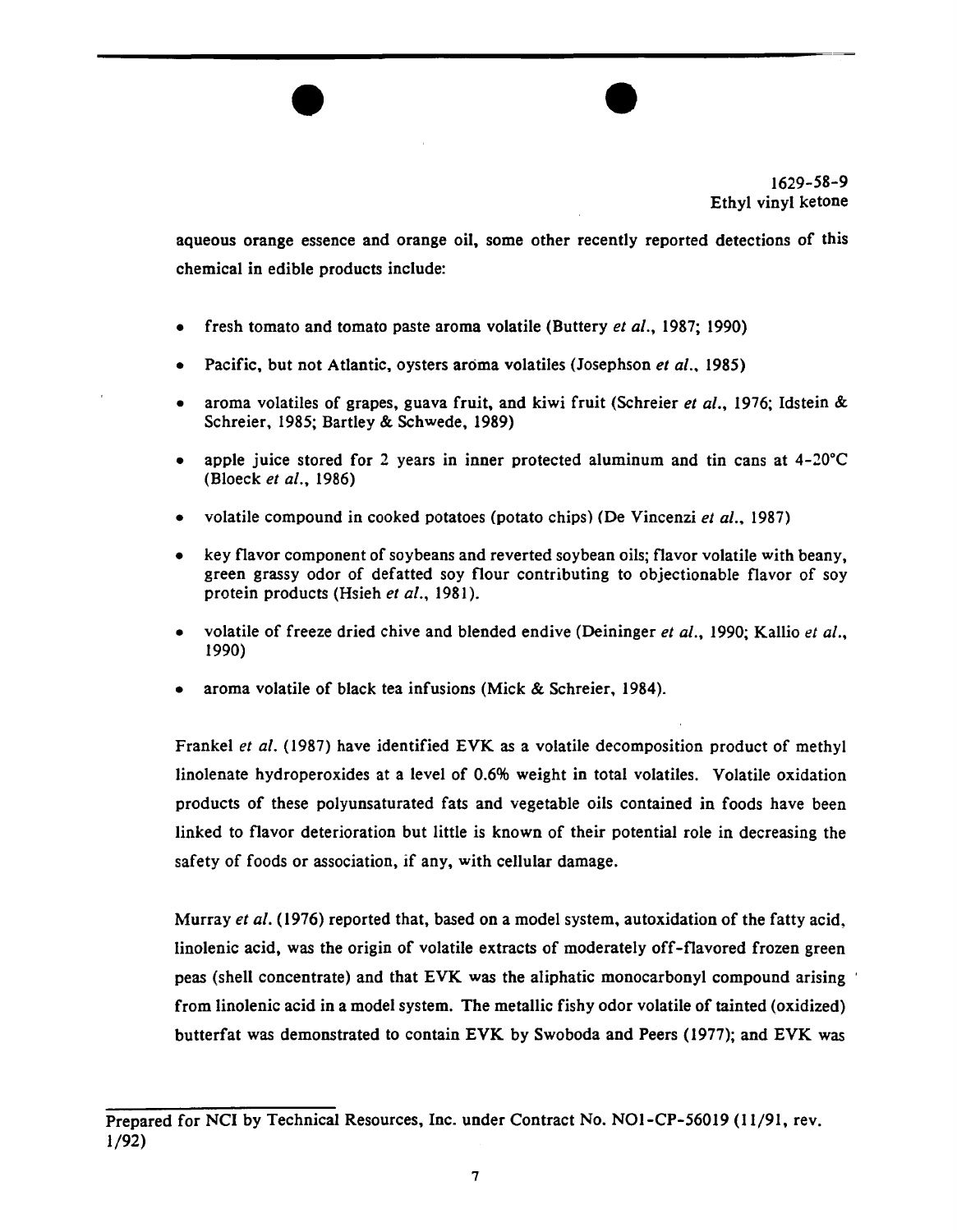identified in cold stored oxidized whitefish, but not fresh whitefish, odor volatiles by Josephson *et al.* (1984). A trace of EVK was found in cooked ground beef which had been freeze-dried, defatted and rehydrated before cooking (MacLeod & Ames, 1987).

 $\overline{\bullet}$ 

Environmental Occurrence: Pettersson et al. (1982) identified EVK as a ketone component of the semi-volatile fraction of cigarette/tobacco smoke. Pellizzari *eta/.* (1982) have proposed using mother's milk as an indicator of ambient environmental pollutant levels; they reported that EVK was present in 4 out of 12 human milk samples from 4 urban areas. According to Garrido *eta/.* (1988), EVK occurs and accumulates to toxic levels as a metabolite from the alcohol dehydrogenase mediated reduction of 1-pentene-3-ol in *Drosophila melanogaster.* 

EVK has been detected by Jiittner (1984) as a volatile substance present in shallow, unsaturated, eutrophic lake water liberated by *Cyanobacteria.* Such low molecular weight volatile organic compounds have been linked to odor and taste problems associated with water purification and fish breeding.

Regulatory Status: EVK is offered for sale as a generally recognized as safe (GRAS) compound. The FDA's CSFAN lists EVK by name only in its PAFA database. No citations or references to regulatory guidelines were included for this chemical as of September 1991 (FDA, 1991).

FDA has regulative authority over substances in which EVK has been identified as a low level constituent. Canned fruit juices covered in the Code of Federal Regulations include frozen concentrated orange juice (21 CFR 146.146), canned concentrated orange juice (21 CFR 146.150), and orange juice for manufacturing (21 CFR 146.151). Essential oils, oleoresins and natural extractives (including distillates) are GRAS for their intended uses in foods (21 CFR 182.20). Isolated soy protein is GRAS for its occurrence as a substance

Prepared for NCI by Technical Resources, Inc. under Contract No. NOl-CP-56019 (11/91, rev. 1/92)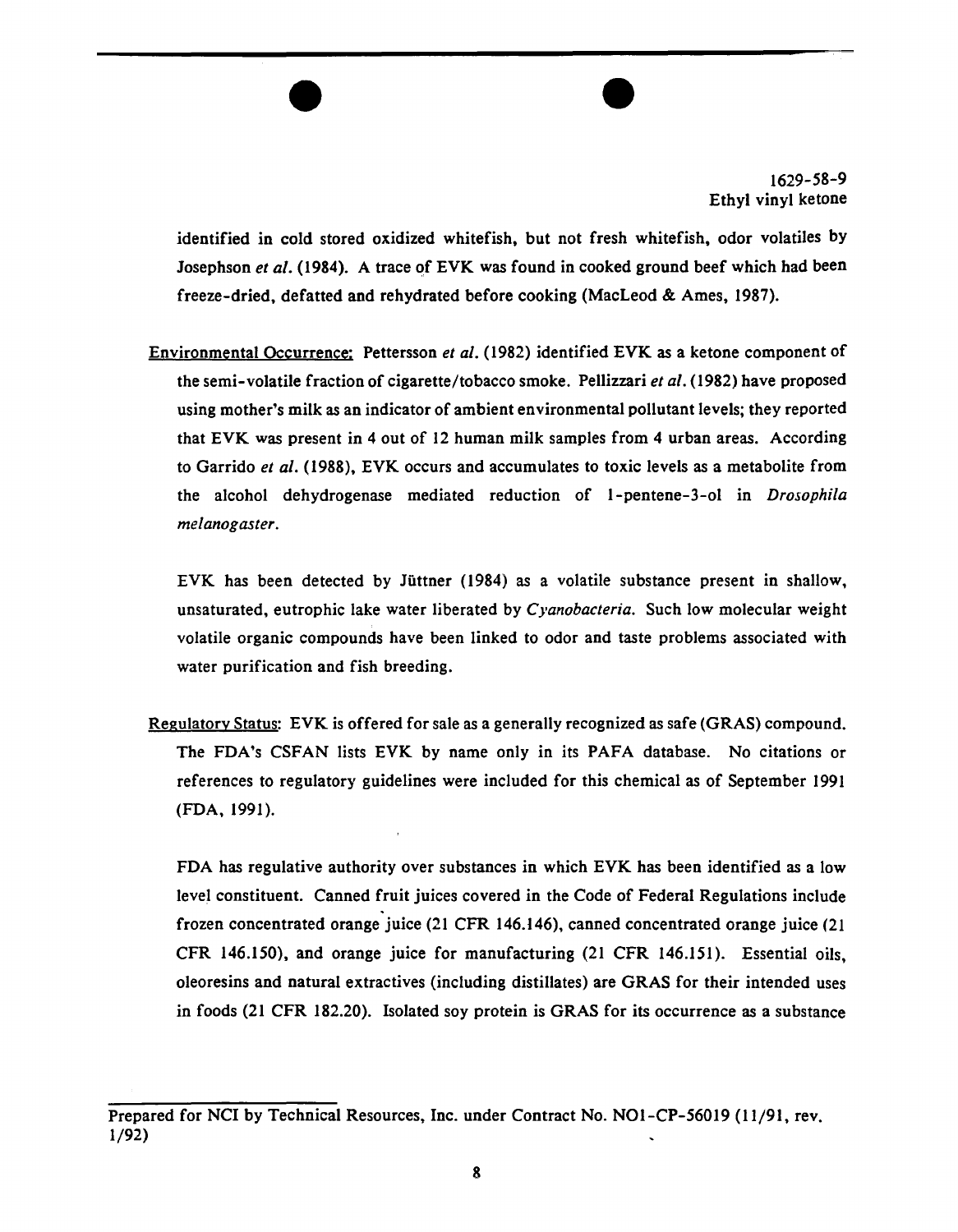

migrating to food from paper and paperboard products used in food and food packaging (21 CFR 182.90).

 $\overline{\bullet}$ 

Prepared for NCI by Technical Resources, Inc. under Contract No. NO1-CP-56019 (11/91, rev. 1/92)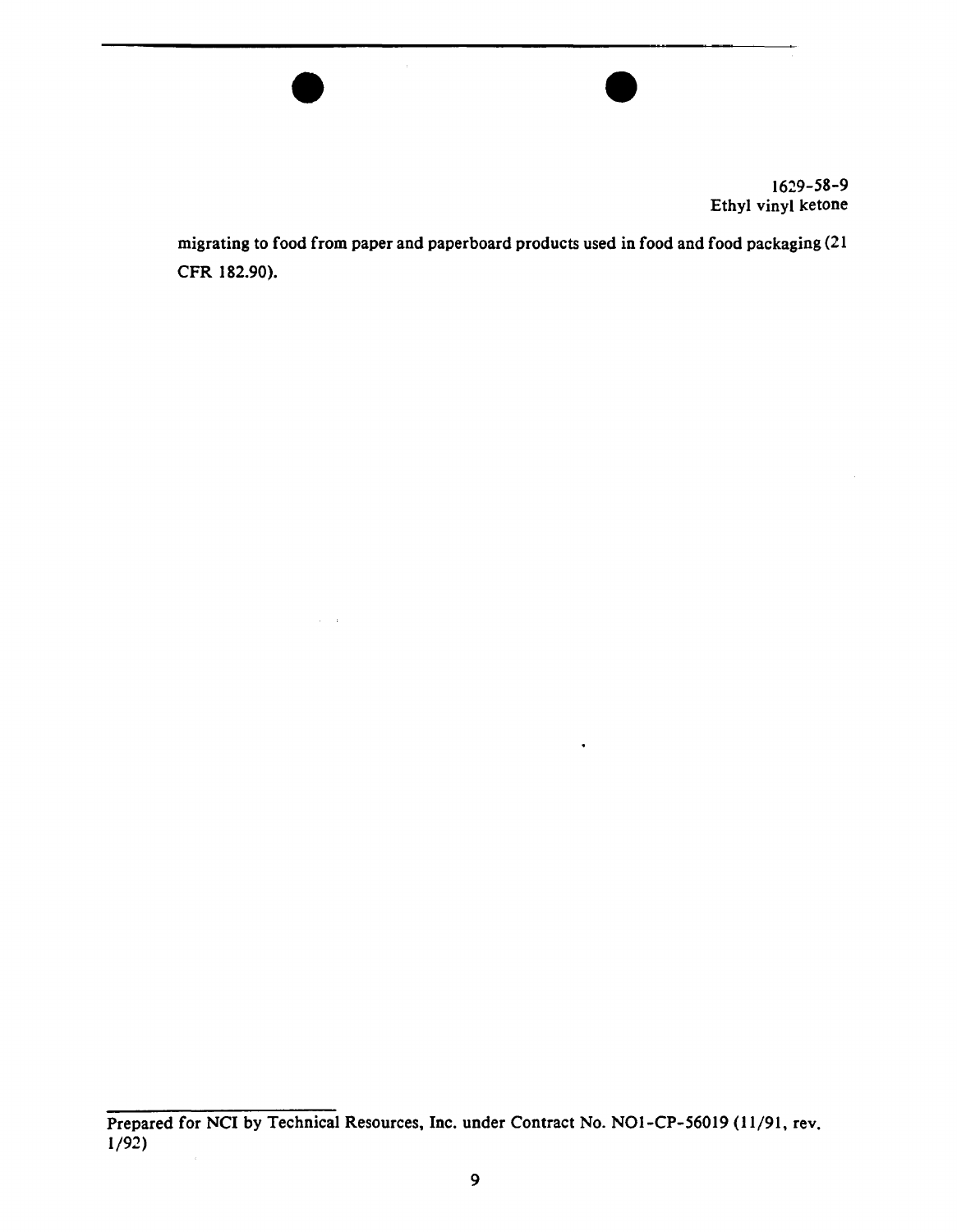#### EVIDENQE FOR POSSIBLE CARCINOGENIC ACTIVITY

Human Data: No epidemiological studies or case reports associating EVK with a cancer risk in humans were found in the published literature [see Search Resource List]. Available information indicates that EVK has not been tested for carcinogenicity or evaluated by the IARC. No citations were found in PHS-149 or CCRIS. and this compound is not known to be on test or scheduled for testing for chronic effects at this time. Eder *et a/.* (I990) have studied EVK for reactions with nucleosides and 5'-mononucleotides and for genotoxicity in the SOS Chromotest. Based on their observation of its genotoxicity, these researchers postulated that this chemical poses a mutagenic and carcinogenic risk to mankind.

 $\overline{\bullet}$ 

EVK is a extremely strong irritant to eyes and mucous membranes, especially the respiratory tract, and its smell is more intense and unpleasant than that of methyl vinyl ketone (MVK) (Deininger *et a/.,* 1990). Contact of eyes or skin with the liquid or inhalation of vapors should be avoided. Sax and Lewis ( 1989) state that this chemical is poisonous by the intravenous route.

Animal Data: No chronic carcinogenicity studies of EVK in animals were found in PHS-149 or in the published literature. This chemical has not been studied in a 2-year bioassay by the NTP nor evaluated by the IARC. Available information indicates that EVK is not currently on test or scheduled to be tested in a chronic/carcinogenicity mammalian bioassay [see Search Resource List].

The only acute toxicity data found in the literature for EVK is the following, reported in RTECS (1991):

intravenous mouse  $LD_{50}$ :56 mg/kg

Prepared for NCI by Technical Resources, Inc. under Contract No. N01-CP-56019 (11/91, rev. 1/92)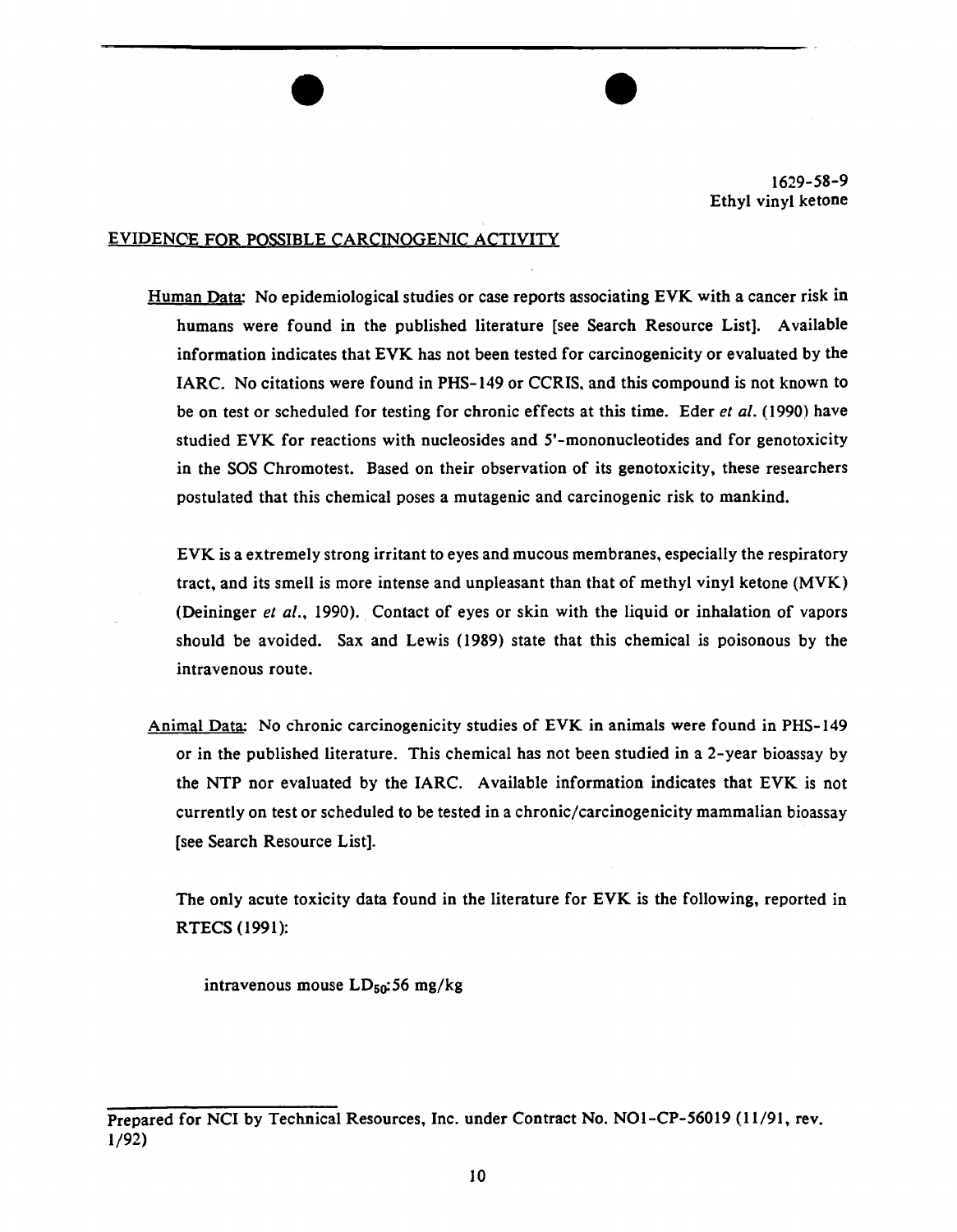

EVK has been reported by Talalay *et al.* (1988) to be an excellent substrate for induction of glutathione-S-transferase, based on studies with Hepa lclc7 murine hepatoma cells. They postulated that such phase II enzyme inducers may have potential chemoprotective properties.

 $\overline{\bullet}$ 

Short-term Tests: Deininger *et al.* (1990) tested EVK for mutagenicity/genotoxicity in two bacterial test systems. It was clearly but weakly genotoxic in the SOS Chromotest using  $E$ . *coli* strain PQ37 producing an SOS inducing potency of 0.027 without S-9. Addition of S-9 to the incubation mixture did not result in an increase of genotoxicity.

In the *Ames/Salmonella* assay using strain TAlOO, EVK was mutagenic with S-9 producing a 3-fold increase of 1293 revertants per  $\mu$ mole (rev/ $\mu$ mole). Bacterial toxicity became evident at the 2.0  $\mu$ mole level. It was also mutagenic without S-9 causing 748 rev/ $\mu$ mole at 0.5  $\mu$ moles followed by bacterial toxicity detectable at the 0.6  $\mu$ mole level. Addition of 100  $\mu$ g/ml, but not 50 or 20  $\mu$ g/ml, of SKF 525 (an inhibitor of microsomal monooxygenases) to the S-9 led to a disappearance of the mutagenic response; but addition of 100  $\mu$ g/ml of 1,1,1-trichloropropene-2,3-oxide (TCPO, an inhibitor of epoxide hydrolase) led to an increase of mutagenic activity from 385 to 960 rev/ $\mu$ mole (Deininger *et al.*, 1990).

Metabolism: Ketones are known to undergo metabolic transformations to the corresponding alcohols, epoxides and various other metabolites. Conversion in mammals to the relatively less toxic alcohols is reported to proceed slowly (Pilotti *et al.,* 1975). According to Deininger *eta/.* (1990), EVK can be expected to form DNA adducts directly or to react as the epoxide after metabolic activation. Compounds with ketone functionality are known to react reversibly with glutathione (GSH).  $\alpha, \beta$ -UKs that are sufficiently electrophilic have been reported to react non-enzymatically with GSH to form a product identical to that which results by way of the metabolic pathway catalyzed by glutathione-S-transferases. This metabolic conversion of  $\alpha, \beta$ -UKs involves reactivity toward sulfhydryl groups with addition of GSH to the B-carbon; it takes place in various tissues but especially in the liver

Prepared for NCI by Technical Resources, Inc. under Contract No. NOl-CP-56019 (I 1/91, rev. 1/92)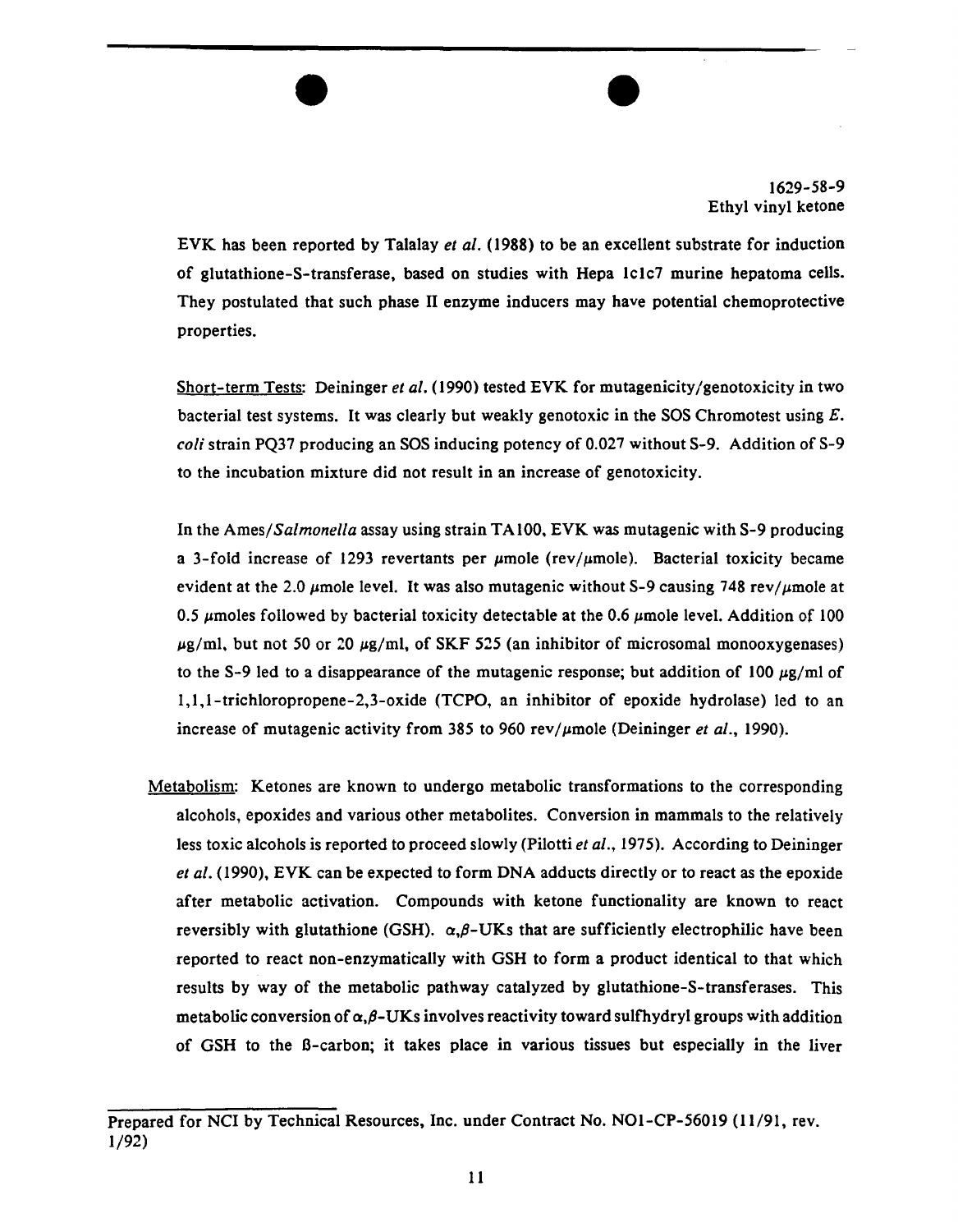(Portoghese *et al.*, 1989).  $\alpha, \beta$ -UKs are considered classic substrates for this reversible Michael 1 ,4-addition reaction in which the whole GSH molecule is added to the substrate to form conjugates. According to Monks *eta/.* (1990), this detoxifying metabolic reaction of the electrophilic substrate with GSH may be more complicated than previously thought. GSH conjugation may not always be the endpoint; reformation of reactive species may occur with significant implications relative to effects at sites distant from the site of initial exposure and/or initial conjugation.

 $\overline{\bullet}$ 

Structure/Activity Relationshios: The Interagency Testing Committee (lTC) has classified chemicals containing the closely related substructure,  $\alpha, \beta$ -unsaturated aldehydes, as a group of chemicals likely to be associated with adverse health and ecological effects. Their concern for potential health effects resulting from exposures to this class of chemicals includes oncogenicity, mutagenicity and membrane irritation. For comparative test results on related compounds, please refer to the analogs described in the accompanying summary sheet on methyl vinyl ketone.

Prepared for NCI by Technical Resources, Inc. under Contract No. N01-CP-56019 (11/91, rev. 1/92)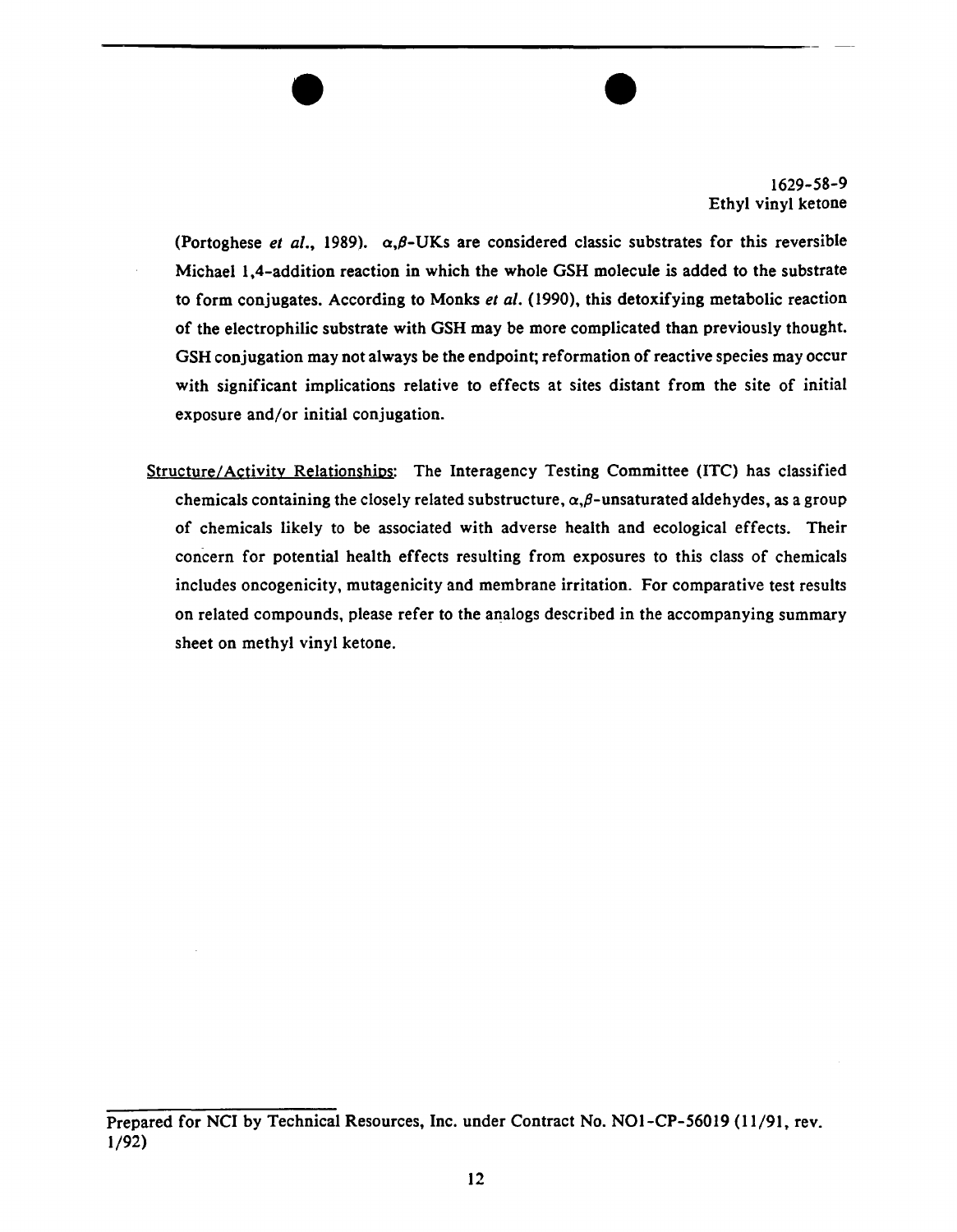

### REFERENCES

 $\bullet$ 

Aldrich Chemical Co. (1990) *Aldrich Catalog/Handbook of Fine Chemicals,* Milwaukee, WI, p. 632

Aldrich Chemical Co. (1991) *Aldrich Flavors* & *Fragrances 1991-1992,* Milwaukee, WI, p. 21

Bartley, J.P. & Schwede, A.M. (1989) Production of volatile compounds in ripening kiwi fruit *(Actinidia chinensis).* J. *Agric. Food Chem ..* 37:1023-1025

Basavaiah, D., Gowriswari, V.V.L. & Bharathi, T.K. (1987) DABCO catalyzed dimerization of *a,/3* unsaturated ketones and nitriles. *Tetrahedron Lett .•* 28(39):4591-4592

Bloeck, S., Kreis, A. & Stanek, 0. (1986) Comparative determination of aldehydes and ketones in apple juice after 2 years at 4-20°C. Alimenta, 25:23-28

Buttery, R.G., Teranishi, R. & Ling, L.C. (1987) Fresh tomato aroma volatiles: A quantitative study. J. *Agric. Food Chem ..* 35(4):540-544

Buttery, R.G., Teranishi, R., Ling, L.C. & Turnbaugh, J.G. (1990) Quantitative and sensory studies on tomato paste volatiles. J. *Agric. Food Chem.,* 38(1):336-340

Chapman, J.M., Jr., DeLucy, P., Wong, O.T. & Hall, I.H. (1990) Structure-activity relationships of imido N-alkyl semicarbazones, thiosemicarbazones and acethydrazones as hypolipidemic agents. *Lipids.* 25(7):391-397

Chung, F.-L., Roy, K.R. & Hecht, S.S. (1988) A study of reactions of  $\alpha, \beta$ -unsaturated carbonyl compounds with deoxyguanosine. J. *Org. Chem.,* 53(1):14-17

Davis, D.A. (1991) *Drug and Cosmetic Catalog 1990/1991,* Drug and Cosmetic Industry, Duluth, MN, p. 195

De Vincenzi, M., Castriotta, F., Di Folco, S., Dracos, A., Magliola, M., Mattei, R., Purificato, I., Stacchini, A., Stacchini, P. & Silano, V. (1987) A basis for estimation of consumption: Literature values for selected food volatiles. Part II. *Food Addit. Contam.*, 4(2):161-218

Deininger, C., Eder, E., Neudecker, T. & Hoffman, C. (1990) Mutagenicity and genotoxicity of ethylvinyl ketone in bacterial tests. J. *App/. Toxicol ..* 10(3):167-171

Eder, E., Hoffman, C., Bastian, H., Deininger, C. & Scheckenback, S. (1990) Molecular mechanisms of DNA damage initiated by  $\alpha, \beta$ -unsaturated carbonyl compounds as criteria for genotoxicity and mutagenicity. *Environ. Health Perspect.,* 88:99-106

Prepared for NCI by Technical Resources, Inc. under Contract No. NOl-CP-56019 (11/91, rev. 1/92)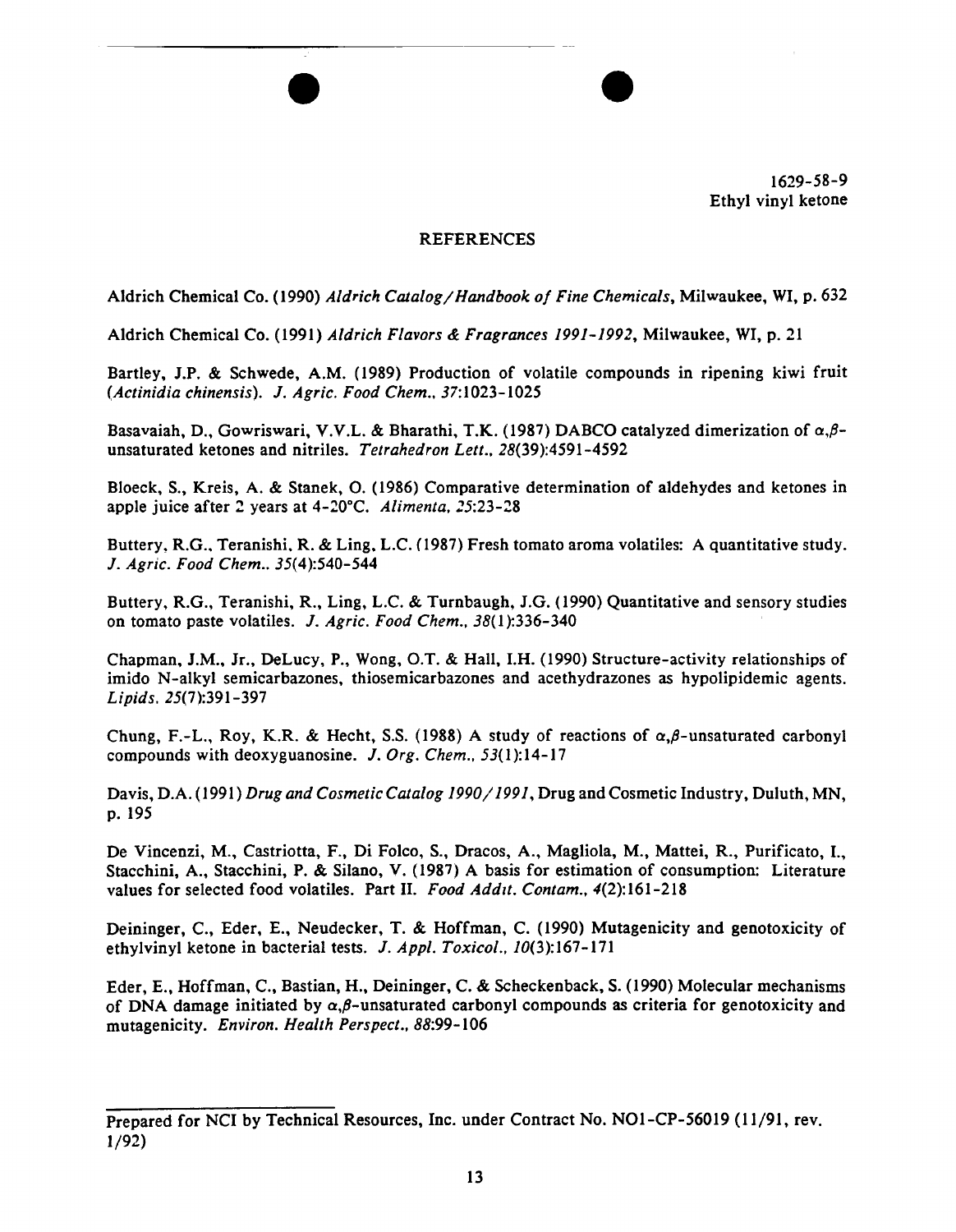Eder, E., Hoffman, C. & Deininger, C. (1991) Identification and characterization of deoxyguanosine adducts of methyl vinyl ketone and ethyl vinyl ketone. Genotoxicity of the ketones in the SOS Chromotest. *Chem. Res. Toxico/.,* 4(1):50-57

 $\bullet$ 

FDA (1991) Center for Food Science and Applied Nutrition, Priority-based assessment of food additives (PAFA) database, Washington, D.C. (personnel communication between Dorothy Cannon of TRI and Dan Benz of FDA, 11/15/91]

Floyd, J.C. (1974) Preparation of vinyl ketones from carboxylic acids and vinyllithium. *Tetrahedron*  Lett., (33):2877-2878

Fluka Chemical Corp. (1990) *Fluka Chemika-BioChemika,* Ronkonkoma, NY, p. 1002

Frankel, E.N., Neff, W.E., Selke E. & Brooks, D.D. (1987) Thermal and metal-catalyzed decomposition of methyllinolenate hydroperoxides. *Lipids.* 22(5):322-327

Furia, T.E. (1975) *CRC Handbook of Food Additives,* 2nd Ed., CRC Press, Cleveland, OH, pp. 463-4

Garrido, J.J., Dorado, G. & Barbancho, M. {1988) Participation of *Drosophila melanogaster* alcohol dehydrogenase (ADH) in the detoxification of 1-pentene-3-ol and 1-pentene-3-one. *Heredit}', 61:85* 91

Gawley, R.E. ( 1976) The Robinson annelation and related reactions. *Synthesis* :777-780, 794

Hsieh, O.A.L., Huang, A. & Chang, S.S. ( 1981) Isolation and identification of objectionable volatile flavor compounds in defatted soybean flour. *J. Food Sci.,* 47(1):16-18, 23

Idstein, H. & Schreier, P. (1985) Volatile constituents from guava *(Psidium guajava,* L.) fruit. *J. Agric. Food Chem.,* 33:138-143

Janssen Chimica (1990) *1991 Janssen Chimica Catalog Handbook of Fine Chemicals*, Beerse, Belgium, [distributed in the US by Spectrum Chemical Mfg. Corp., New Brunswick, NJ], p. *585* 

Josephson, D.B., Lindsay, R.C. & Stuiber, D.A. (1985) Volatile compounds characterizing the aroma of fresh Atlantic and Pacific oysters. *J. Food Sci.,* 50(1):5-9

Josephson, D.B., Lindsay, R.C. & Stuiber, D.A. (1984) Identification of volatile aroma compounds from oxidized frozen whitefish *(Coregonus clupeaformis). Can. Inst. Food Sci. Technol. J., 17(3)*:178-182

Jung, M.E. (1976) A review of annulation. *Tetrahedron.* 32:3-31

Prepared for NCI by Technical Resources, Inc. under Contract No. NOl-CP-56019 (11/91, rev. 1/92)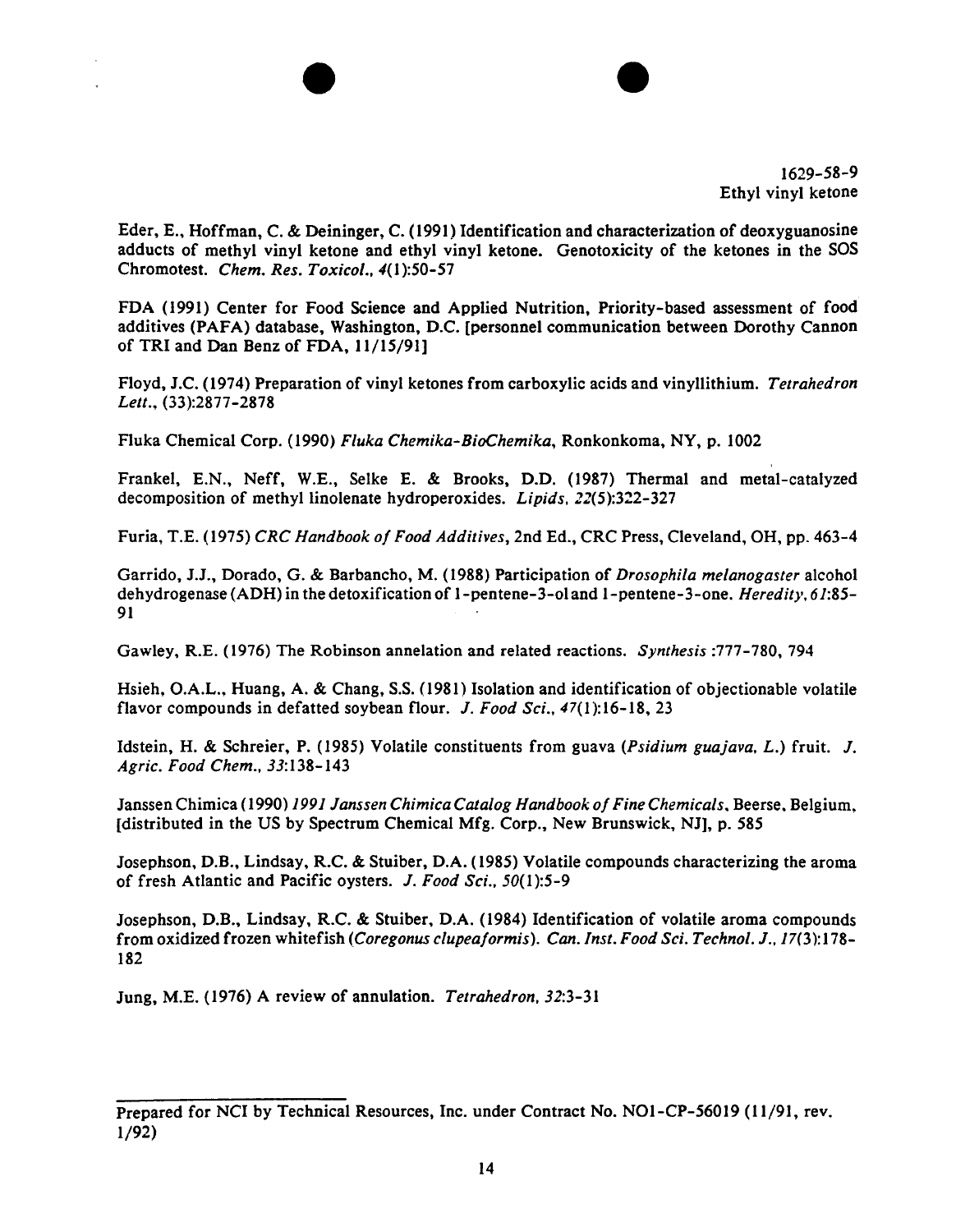Jiittner. F. (1984) Dynamics of the volatile organic substances associated with cyanobacteria and algae in a eutrophic shallow lake. *Appl. Environ. Microbiol .•* 47:814-820

 $\overline{\bullet}$ 

Kallio, H. Tuomola, M., Pessala, R. & Vilkki, J. (1990) Headspace GC-analysis of volatile sulfur and carbonyl compounds in chive and onion. In: Bessiere, Y. & Thomas, A.F., eds., *Flavour Science and Technology: 6th Weurman Symposium: Proceedings ofthe International Symposium,* Chichester, UK, Wiley-Interscience, Inc., pp. 57-60 [Abstract CAII4:205700)

Karpunin, 1.1., Muzychenko, M.P., Murashkevich, T.V. & Ersh, S.A. (1990) Alkaline pulping in the presence of alkylene sulfides, imine, or vinyl compounds. *Otkrytiya lzobret.,* (4):104-105 [Abstract CA115:11167]

MacLeod, G.M. & Ames, J.M. (1987) Effect of water on the production of cooked beef aroma compounds. J. *Food Sci..* 52(1):42-45, *56* 

Matsuda, I. (1987) Michael-type addition of O-ethyl-C-O-bis(trimethylsilyl) ketene acetal and its application to the synthesis of  $\alpha$ -ylidene- $\delta$ -lactones. *J. Organomet. Chem., 321(3):307-316* 

Mick, W. & Schreier, P. (1984) Additional volatiles of black tea aroma. J. *Agric. Food Chern .. 32:924* 929

Monks, T.J., Aners, M.W., Dekant, W., Stevens, J.L., Lau, S.S. & van Bladderen, P.J. (1990) Contemporary issues in toxicology. *Toxicol. Appl. Pharmacal..* 106:1-19

Moshonas, M.G. & Shaw, P.E. (1973) A research note: Some newly found orange essence components including trans-2-pentenal. J. *Food Sci.,* 38(3):360-361

Moshonas, M.G. & Shaw, P.E. (1990a) Flavor evaluation of concentrated aqueous orange essences. J. *Agric. Food Chem ..* 38(12):2181-2184

Moshonas, M.G. & Shaw. P.E. (1990b) Flavor and compositional comparison of orange essences and essence oils produced in the United States and in Brazil. J. *Agric. Food Chern.,* 38(3):799-801

Murray, K.E., Shipton, J., Whitfield, F.B. & Last, J.H. (1976) The volatiles of off-flavored unblanched green peas *(Pisurn sativum).* J. *Sci. Food Agric ..* 27:1093-1107

Otsu, T. & Tanaka, H. (1975) Structure and activities of alkyl vinyl ketones in their radical copolymerizations with styrene. J. *Polym. Sci. Polyrn. Chem. Ed..* 13(11):2605-2614 [Abstract CA84:17861]

Oxford Chemical Ltd. (1987) *Organic Aroma Chemical Catalogue,* through Oxford Organics Inc., Bloomfield, NJ, p. 73

Prepared for NCI by Technical Resources, Inc. under Contract No. NOl-CP-56019 (11/91, rev. 1/92)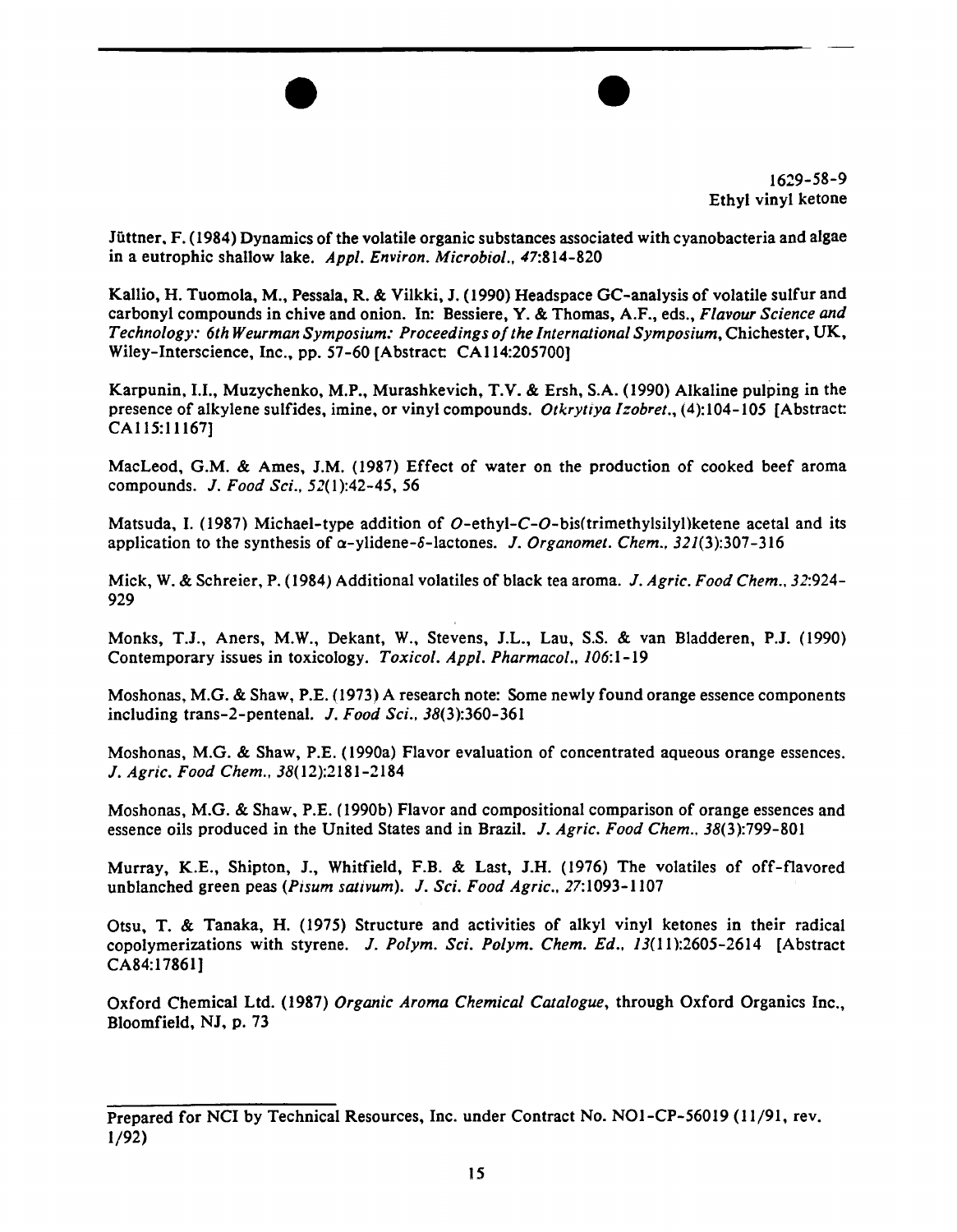Pellizzari, E.D., Hartwell, T.D., Harris, B.S., III., Waddel, R.D., Whitaker, D.A. & Erickson, M.D. (1982) Purgeable organic compounds in mother's milk. *Bull. Environ. Contam. Toxicol ..* 28(3):322-328

 $\bullet$ 

Pettersson, B., Curvall, M. & Enzell, C.R. (1982) Effects of tobacco smoke compounds on the ciliary activity of the embryo chicken trachea *in vitro. Toxicol.* 23:41-55

Pfaltz & Bauer, Inc. (1990) *Chemicals for Research* & *Development,* Waterbury, CT, p. 194

Pilotti, A., Ancker, K., Arrhenius, E. & Enzell, C. (1975) Effects of tobacco smoke constituents on cell multiplication *in vitro. Toxicol.•* (5):49-62

Portoghese, P.S., Kedziora, G.S., Larson, D.L., Bernard, B.K. & Hall. L. (1989) Reactivity of glutathione with  $\alpha$ , $\beta$ -unsaturated ketone flavoring substances. *Food Chem. Toxicol.*, 27(12):773-776

Pugach, J. & Salek, J.S. (1991) Vinylation of ketones with paraformaldehyde over catalyst containing secondary amine and oxide. Patent issued to Aristech Chemical Corp., #US5004839, [Abstract CA 115:8090]

Rogers, J.A., Jr. & Fischetti, F., Jr. (1980) *Flavors and Spices.* In: Mark, H.F., Othmer, D.F., Overberger, C.G., Seaborg, G.T. & Grayson, M., eds., *Kirk-Othmer Encyclopedia of Chemical Technology,* 3rd Ed., Vol. 10, New York, John Wiley & Sons, p. 463

RTECS (1991) *Registry of Toxic Effects of Chemical Substances Database,* National Library of Medicine, Bethesda, MD. October 1991

Ruth J.H. (1986) Odor thresholds and irritation levels of several chemical substances: A review. *Am. Ind. Hyg. Assoc.* J. (47):142-151

Sastre, R. Acosta, J.L., Garrido, R. & Fontan, J. (1977) Reactivity of vinyl ketones in free radical copolymerizations with methyl methacrylate and vinyl acetate. *Agnew. Makromol. Chem., 62(* 1 ):85-90 [Abstract: CA87:6462)

Sato, T., Wakahara, Y., Otera, J. & Nozaki, H. (1990) Organotin triflates as functional Lewis acids. A new entry of simple and efficient Robinson annulation. *Tetrahedron Lett .•* 31(11):1581-1584

Sax, N.I. & Lewis, R.J., Sr. (1989) *Dangerous Properties of Industrial Materials,* 7th Ed., Vol. III, New York, Van Nostrand Reinhold Co., p. 2678

Schreier P., Drawert, F. & Junker, A. (1976) Identification of volatile constituents from grapes. J. *Agric. Food Chem .•* 24(2):331-6

Swoboda, P.A.T. & Peers, K.E. (1977) Volatile odorous compounds responsible for metallic, fishy taint formed in butterfat by selective oxidation. J. *Sci. Food Agric.*, 28:1010-1018

Prepared for NCI by Technical Resources, Inc. under Contract No. NOl-CP-56019 (11/91, rev. 1/92)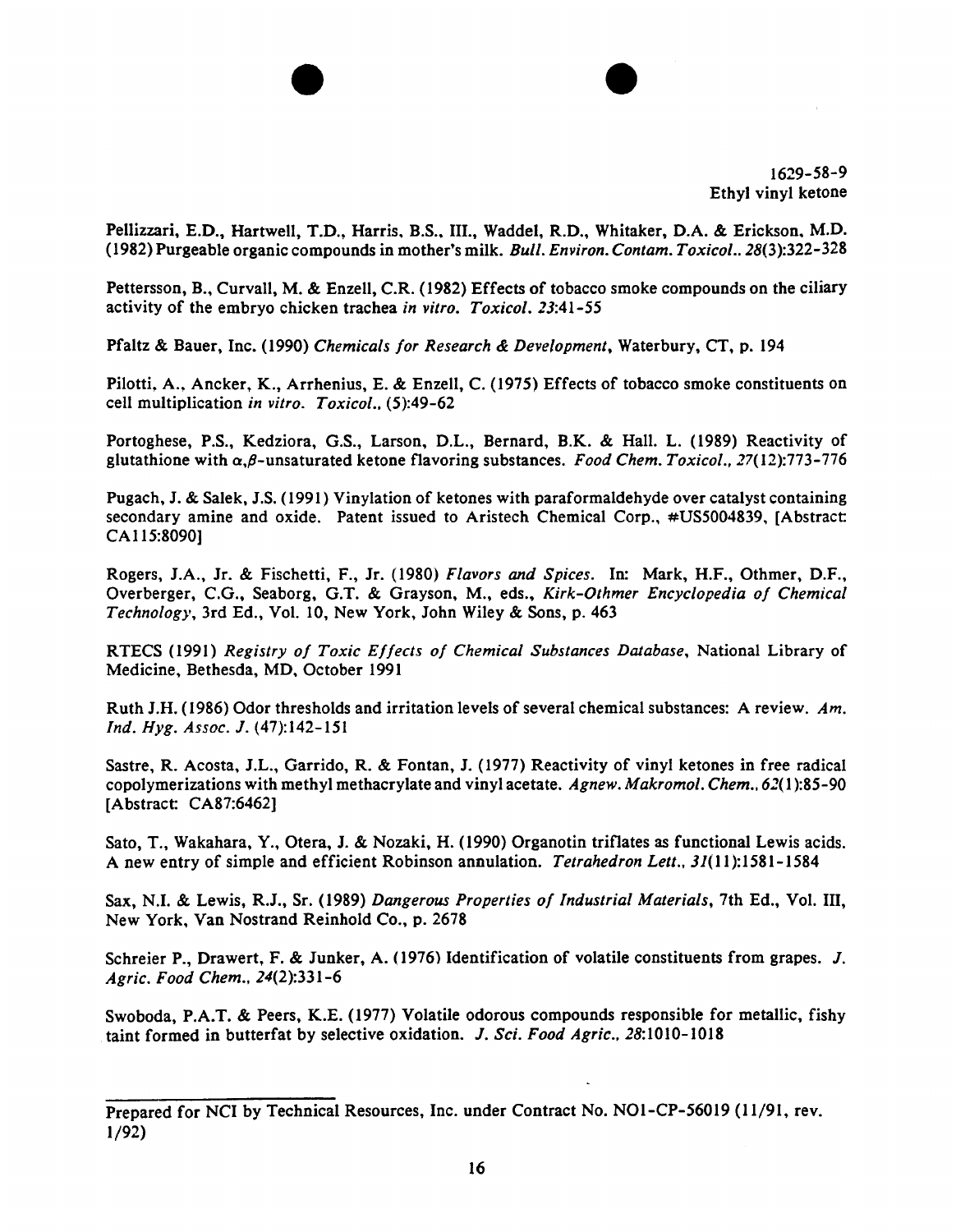

Talalay, P., DeLong, M.J. & Prochaska, H.J. (1988) Identification of a common chemical signal regulating the induction of enzymes that protect against chemical carcinogenesis. *Proc. Nat/. Acad.*  Sci., 85:8261-5

 $\bullet$ 

TSCAPP ( 1991) *TSCA Plant and Production Database,* Chemical Information Services, Inc., Baltimore, MD, October 1991

Weast, R.C., ed. (1989) *CRC Handbook of Chemistry and Physics*, 70th Ed., Boca Raton, FL, CRC Press. Inc.

 $\bar{z}$ 

Prepared for NCI by Technical Resources, Inc. under Contract No. NOl-CP-56019 (11/91, rev. 1/92)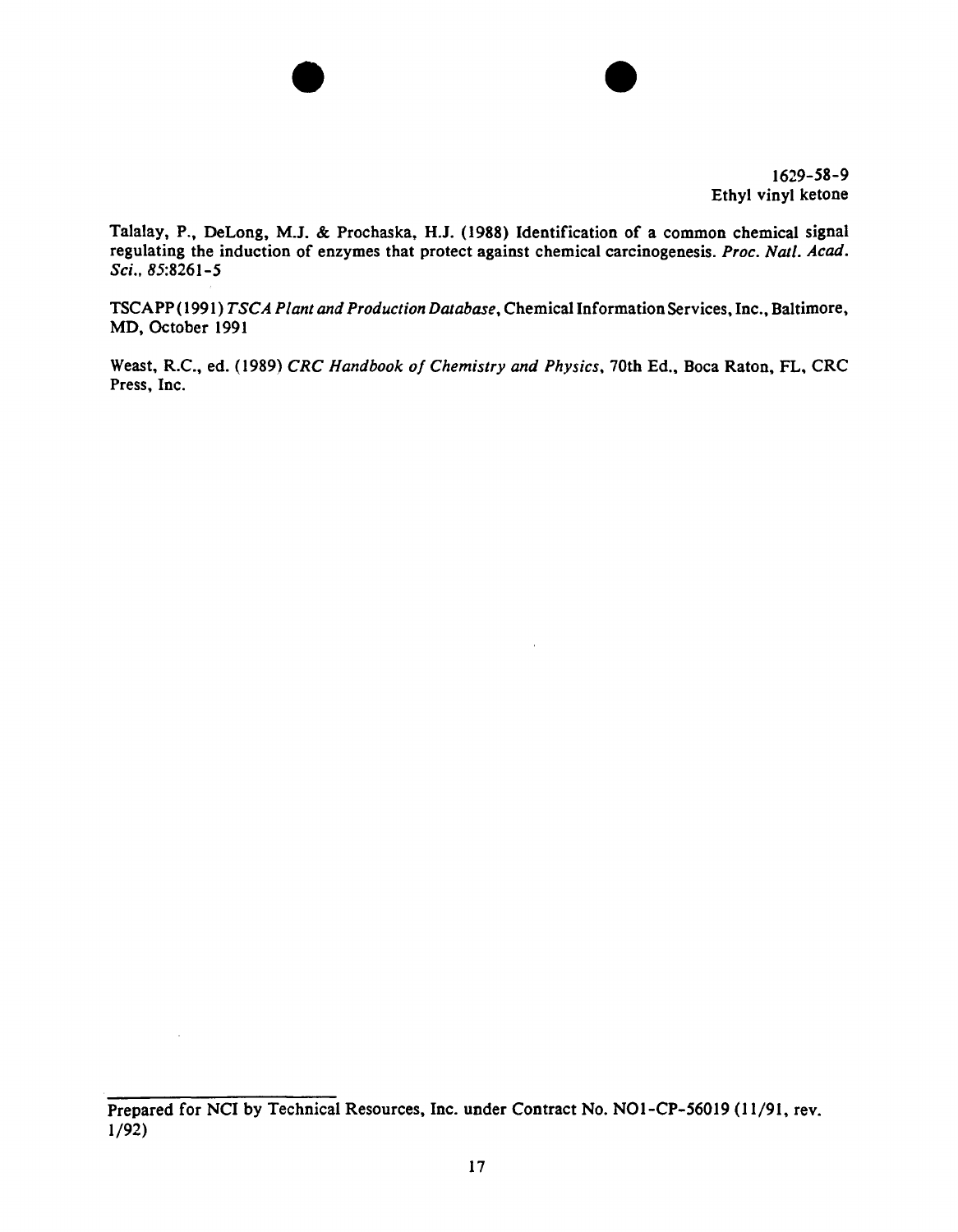### SEARCH RESOURCE LIST

 $\bullet$ 

| <b>DIALOG</b>           | <b>NLM</b>      | CIS           | <b>STN INTL</b> |
|-------------------------|-----------------|---------------|-----------------|
| Chem. Ind. Notes (19)   | <b>CCRIS</b>    | <b>TSCAPP</b> | CA/CAOLD        |
| NIOSH/OSHA (161)        | <b>EMICBACK</b> | <b>TSCATS</b> | <b>REGISTRY</b> |
| Heibron (303)           | <b>HSDB</b>     |               |                 |
| Fine Chemicals Database | <b>RTECS</b>    |               |                 |
| (360)                   | <b>TOXLINE</b>  |               |                 |
| CA Search (399)         |                 |               |                 |

#### MANUAL SOURCES

American Conference of Governmental Industrial Hygienists ( 1990) 1990-1991 Threshold Limit for Chemical Substances and Physical Agents and Biological Exposure Indices, Cincinnati, OH. ACGIH

Budavari, S., ed. ( 1989) The Merck Index, 11th Ed., Rahway, NJ, Merck & Co., Inc. (available online as Merck Online)

 $\sim$ 

Chemical Company Guides and Directories Aldrich Catalog/Handbook of Fine Chemicals Chemcyclopedia Chemical Week Buyers' Directory Fluka Chemika-BioChemika Catalog Janssen Chimica Catalog OPD Chemical Buyers Directory

Grayson, M., ed. (1978-1984) Kirk-Othmer Encyclopedia of Chemical Technology, 3rd Ed., New York, John Wiley & Sons, Inc. (available online Kirk-Othmer Online)

IARC (1972-1990) IARC Monograophs on the Evaluation of Carcinogenic Risks to Humans, Vols. 1-49, Lyon, International Agency for Research on Cancer

IARC (1988) Information Bulletin on the Survey of Chemicals Being Tested for Carcinogenicity. Number 13, Lyon, International Agency for Research on Cancer, World Health Organization

National Toxicology Program (1990) Chemical Status Report

National Toxicology Program (1990) NTP Results Report: Results and Status Information on All NTP Chemicals

Prepared for NCI by Technical Resources, Inc. under Contract No. NOI-CP-56019 (11/91, rev. 1/92)